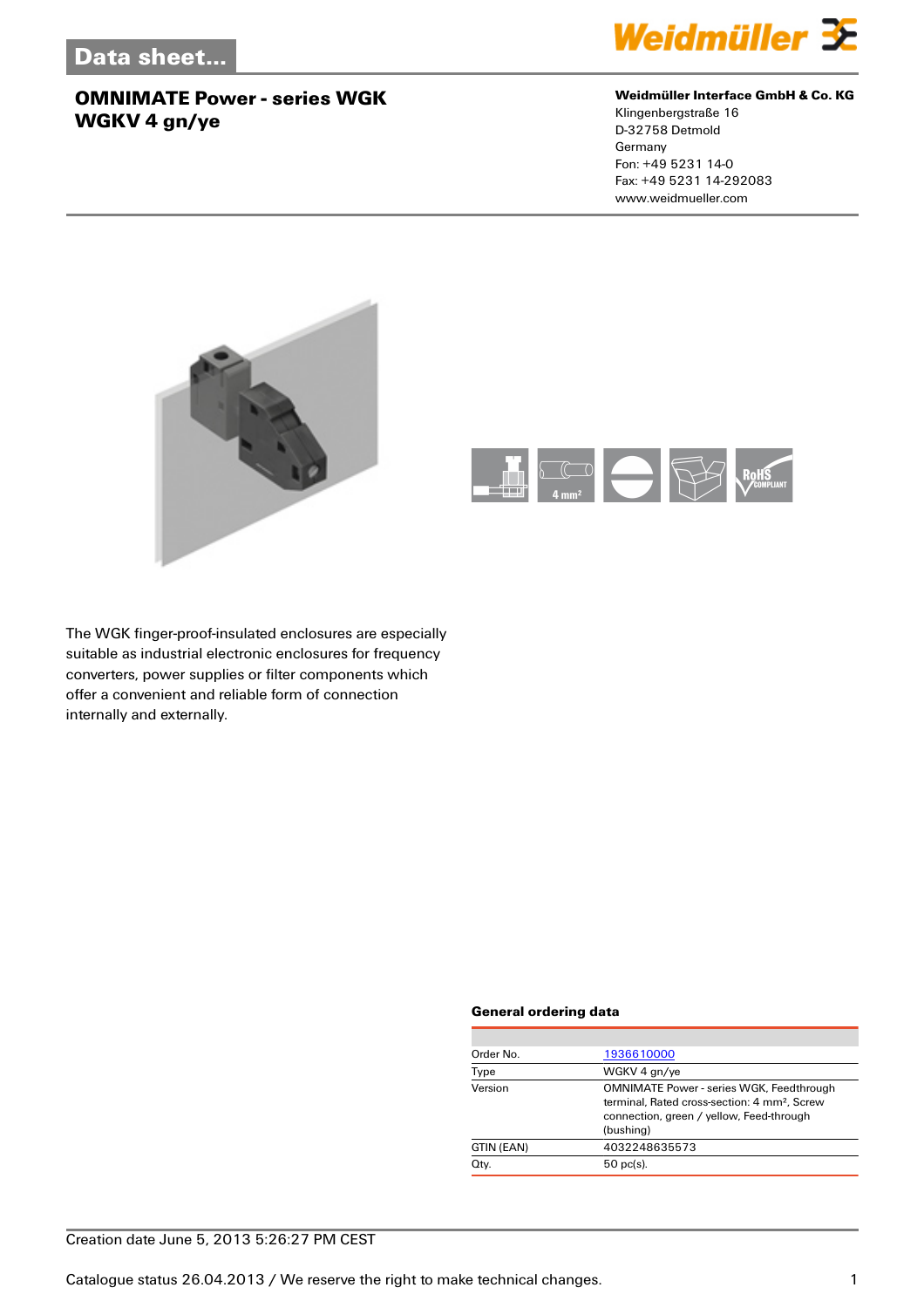# **Technical data**



#### **Weidmüller Interface GmbH & Co. KG**

Klingenbergstraße 16 D-32758 Detmold Germany Fon: +49 5231 14-0 Fax: +49 5231 14-292083

| <b>Dimensions and weights</b>                                                |                                       |                                                                              |                        |
|------------------------------------------------------------------------------|---------------------------------------|------------------------------------------------------------------------------|------------------------|
|                                                                              |                                       |                                                                              |                        |
| Length                                                                       | 40 mm                                 | Width                                                                        | 8.1 mm                 |
| Height                                                                       | 24 mm                                 | Height of lowest version                                                     | 24 mm                  |
| Net weight                                                                   | 8.78g                                 |                                                                              |                        |
| 2 clampable conductors with identical cross-section                          |                                       |                                                                              |                        |
|                                                                              |                                       |                                                                              |                        |
| Wire connection cross section AWG,                                           |                                       | Wire connection cross section AWG,                                           |                        |
| max.                                                                         | <b>AWG 12</b>                         | min.                                                                         | <b>AWG 22</b>          |
| <b>Additional connection</b>                                                 |                                       |                                                                              |                        |
|                                                                              |                                       |                                                                              |                        |
| <b>Blade</b> size                                                            | $0.6 \times 3.5$ mm                   | Clamping screw                                                               | M <sub>3</sub>         |
| Rated current                                                                | 32 A                                  | Tightening torque, max.                                                      | $0.8$ Nm               |
| Tightening torque, min.                                                      | $0.6$ Nm                              |                                                                              |                        |
| <b>Conductors suitable for clamping</b>                                      |                                       |                                                                              |                        |
|                                                                              |                                       |                                                                              |                        |
| Wire connection cross section AWG.                                           |                                       | Wire connection cross section AWG.                                           |                        |
| max.                                                                         | <b>AWG 12</b>                         | min.                                                                         | <b>AWG 22</b>          |
| Wire connection cross section, finely<br>stranded with wire-end ferrules DIN |                                       | Wire connection cross section, finely<br>stranded with wire-end ferrules DIN |                        |
| 46228/1, rated connection, max.                                              | $4 \text{ mm}^2$                      | 46228/1, rated connection, min.                                              | $0.5$ mm <sup>2</sup>  |
| Wire connection cross section, finely                                        |                                       | Wire connection cross section, solid                                         |                        |
| stranded, max.                                                               | $4 \text{ mm}^2$                      | core max. rated connection                                                   | $6 \text{ mm}^2$       |
| Wire connection cross section, solid                                         |                                       | Stripping length                                                             |                        |
| core, max, rated connection                                                  | $0.5$ mm <sup>2</sup>                 |                                                                              | 8 mm                   |
| <b>Rated data to IEC</b>                                                     |                                       |                                                                              |                        |
|                                                                              |                                       |                                                                              |                        |
| Current at maximum wires                                                     | 41 A                                  | Pollution severity                                                           | 3                      |
| Rated cross-section                                                          | $4 \text{ mm}^2$                      | Rated current                                                                | 32 A                   |
| Rated impulse withstand voltage                                              | 6 kV                                  | Rated voltage                                                                | 250V                   |
| <b>Standards</b>                                                             | IEC 60947-7-1                         |                                                                              |                        |
| <b>Technical data</b>                                                        |                                       |                                                                              |                        |
|                                                                              |                                       |                                                                              |                        |
| <b>Blade</b> size                                                            | $0.6 \times 3.5$ mm                   | Clamping range, rated connection, max. 6 mm <sup>2</sup>                     |                        |
| Clamping range, rated connection, min. 0.05 mm <sup>2</sup>                  |                                       | Clamping screw                                                               | M <sub>3</sub>         |
| Gauge to IEC 60947-1                                                         | A <sub>3</sub>                        | Number of connections                                                        | 2                      |
| Stripping length, rated connection                                           | 8 mm                                  | Tightening torque, max.                                                      | $0.8$ Nm               |
| Tightening torque, min.                                                      | 0.6 Nm                                |                                                                              |                        |
| <b>Technical specification</b>                                               |                                       |                                                                              |                        |
|                                                                              |                                       |                                                                              |                        |
| Colour of insulating material                                                | green / yellow                        | <b>Connection direction</b>                                                  | <b>Bottom</b>          |
| End cover plate required                                                     | No                                    | Installation advice                                                          | Feed-through (bushing) |
| Product family                                                               | <b>OMNIMATE Power - series</b><br>WGK |                                                                              |                        |
| <b>CSA ratings data</b>                                                      |                                       |                                                                              |                        |
|                                                                              |                                       |                                                                              |                        |
| Certificate No. (CSA)                                                        | 200039-1830694                        | Wire cross section max. (CSA)                                                | 10 AWG                 |
| Wire cross section min. (CSA)                                                | <b>30 AWG</b>                         |                                                                              |                        |

### Creation date June 5, 2013 5:26:27 PM CEST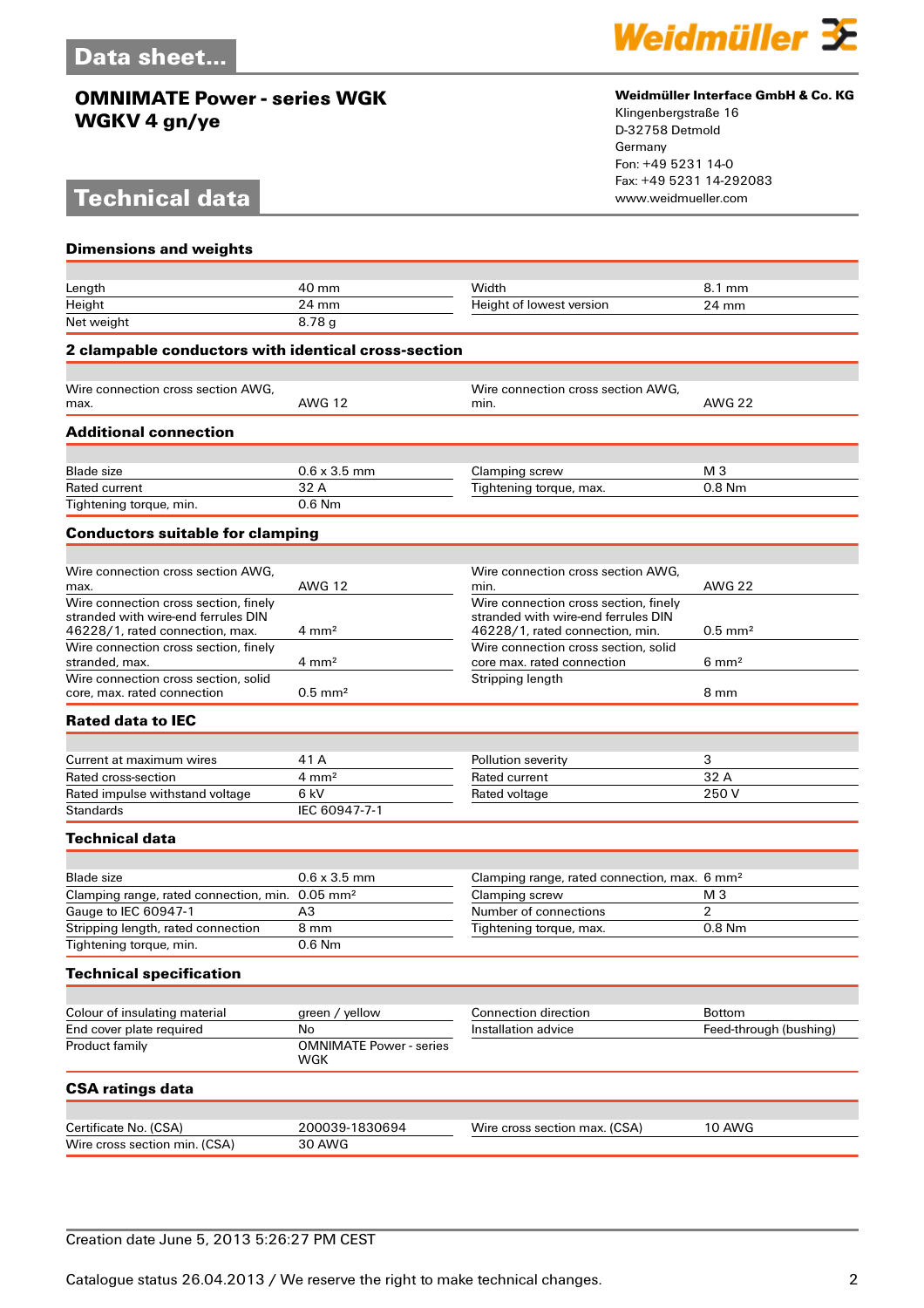# **Technical data**

**UL ratings data**



#### **Weidmüller Interface GmbH & Co. KG**

Klingenbergstraße 16 D-32758 Detmold Germany Fon: +49 5231 14-0 Fax: +49 5231 14-292083

| Certificate No. (cURus)                         |                                                                                              |                                          | Conductor size Factory wiring max. |  |
|-------------------------------------------------|----------------------------------------------------------------------------------------------|------------------------------------------|------------------------------------|--|
|                                                 | E60693VOL1SEC84                                                                              | (cURus)                                  | <b>10 AWG</b>                      |  |
| Conductor size Factory wiring min.              |                                                                                              | Conductor size Field wiring max. (cURus) |                                    |  |
| (cURus)                                         | 30 AWG                                                                                       |                                          | <b>10 AWG</b>                      |  |
| Conductor size Field wiring min. (cURus) 30 AWG |                                                                                              |                                          |                                    |  |
| <b>Material data</b>                            |                                                                                              |                                          |                                    |  |
|                                                 |                                                                                              |                                          |                                    |  |
| Material                                        | Wemid                                                                                        | Colour                                   | Green, Yellow                      |  |
| UL 94 flammability rating                       | V-0                                                                                          |                                          |                                    |  |
| <b>Classifications</b>                          |                                                                                              |                                          |                                    |  |
|                                                 |                                                                                              |                                          |                                    |  |
| <b>ETIM 3.0</b>                                 | EC001283                                                                                     | <b>UNSPSC</b>                            | $30 - 21 - 18 - 11$                |  |
| eClass 5.1                                      | 27-14-11-34                                                                                  | eClass 6.2                               | 27-14-11-34                        |  |
| eClass 7.1                                      | 27-14-11-34                                                                                  |                                          |                                    |  |
| <b>Notes</b>                                    |                                                                                              |                                          |                                    |  |
|                                                 |                                                                                              |                                          |                                    |  |
| <b>Notes</b>                                    | • Metal walls: 1 #96 2.5 mm = 400 V; 2.5 #96 6 mm = 250 V; plastic walls: 1 #96 6 mm = 500 V |                                          |                                    |  |

Approvals

**Approvals**



Creation date June 5, 2013 5:26:27 PM CEST